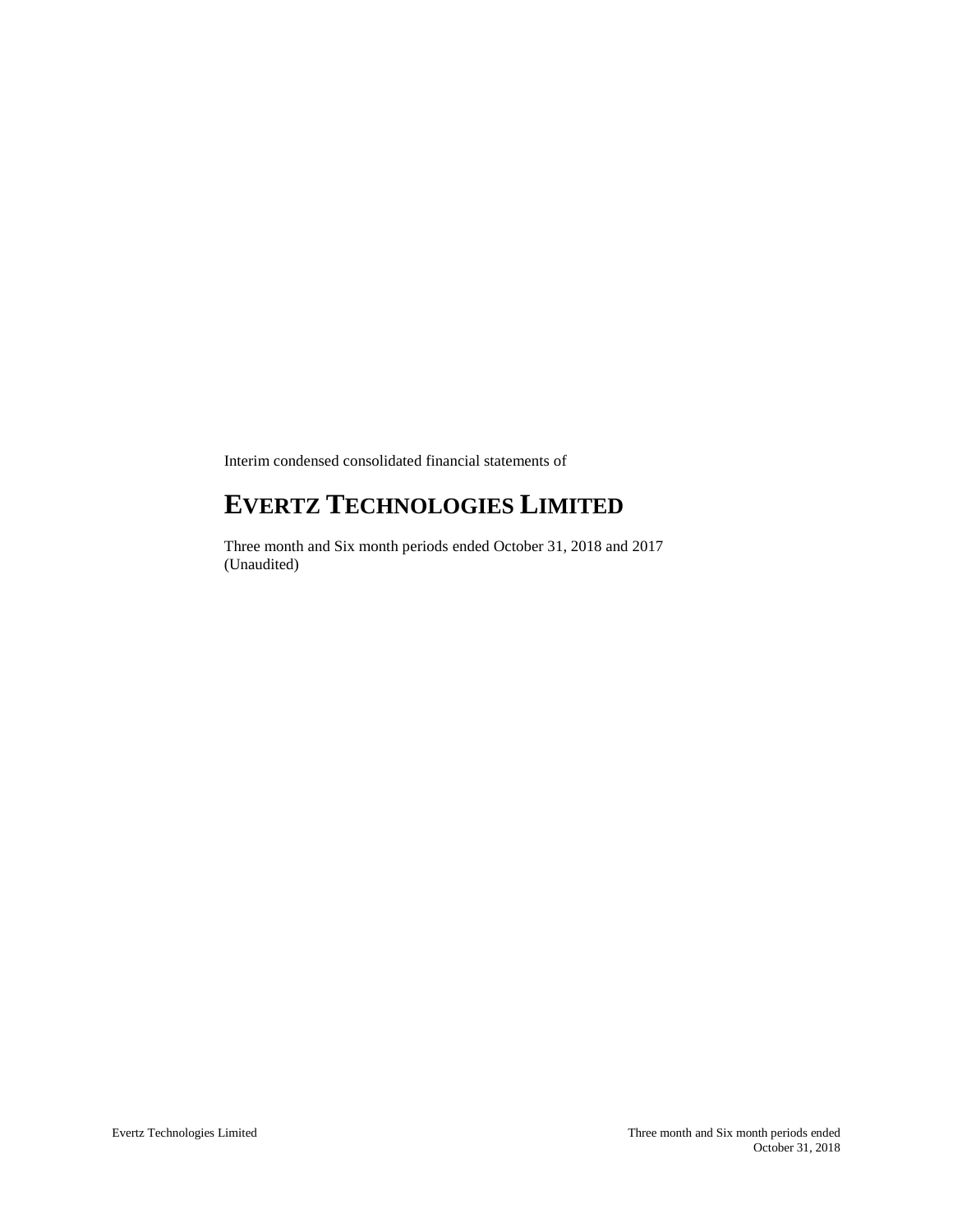## **MANAGEMENT REPORT**

The management of Evertz Technologies Limited ("Evertz" or the "Company") is responsible for the preparation of the accompanying interim condensed consolidated financial statements. The interim condensed consolidated financial statements have been prepared in accordance with International Financial Reporting Standards and are considered by management to present fairly the consolidated financial position, operating results and cash flows of the Company.

These interim condensed consolidated financial statements have not been reviewed by the auditor. These interim condensed consolidated financial statements are unaudited and include all adjustments, consisting of normal and recurring items, that management considers necessary for the fair presentation of the consolidated financial position, results of operations and cash flows.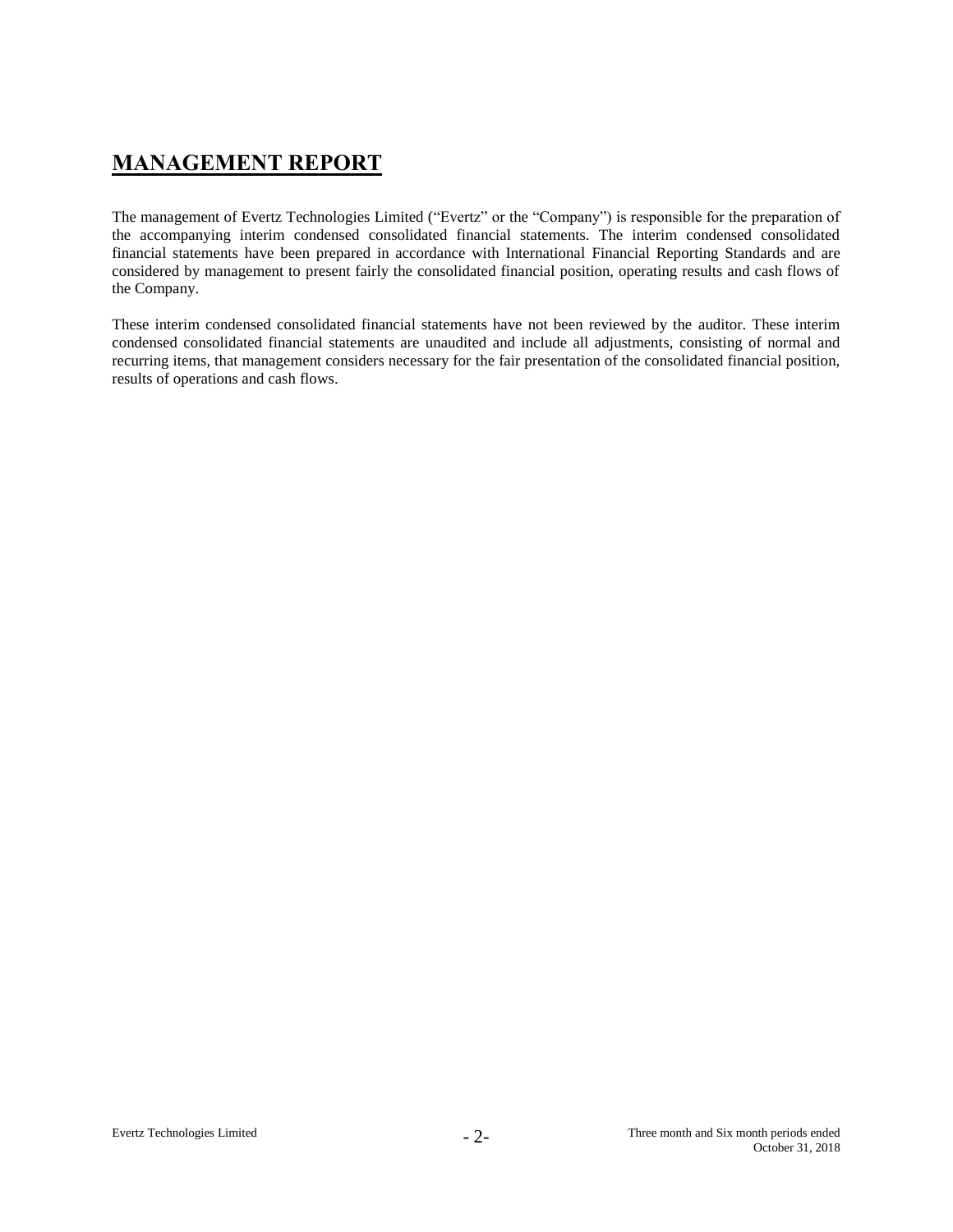Index to Financial Statements (Unaudited)

Interim condensed consolidated financial statements Three month and Six month periods ended October 31, 2018 and 2017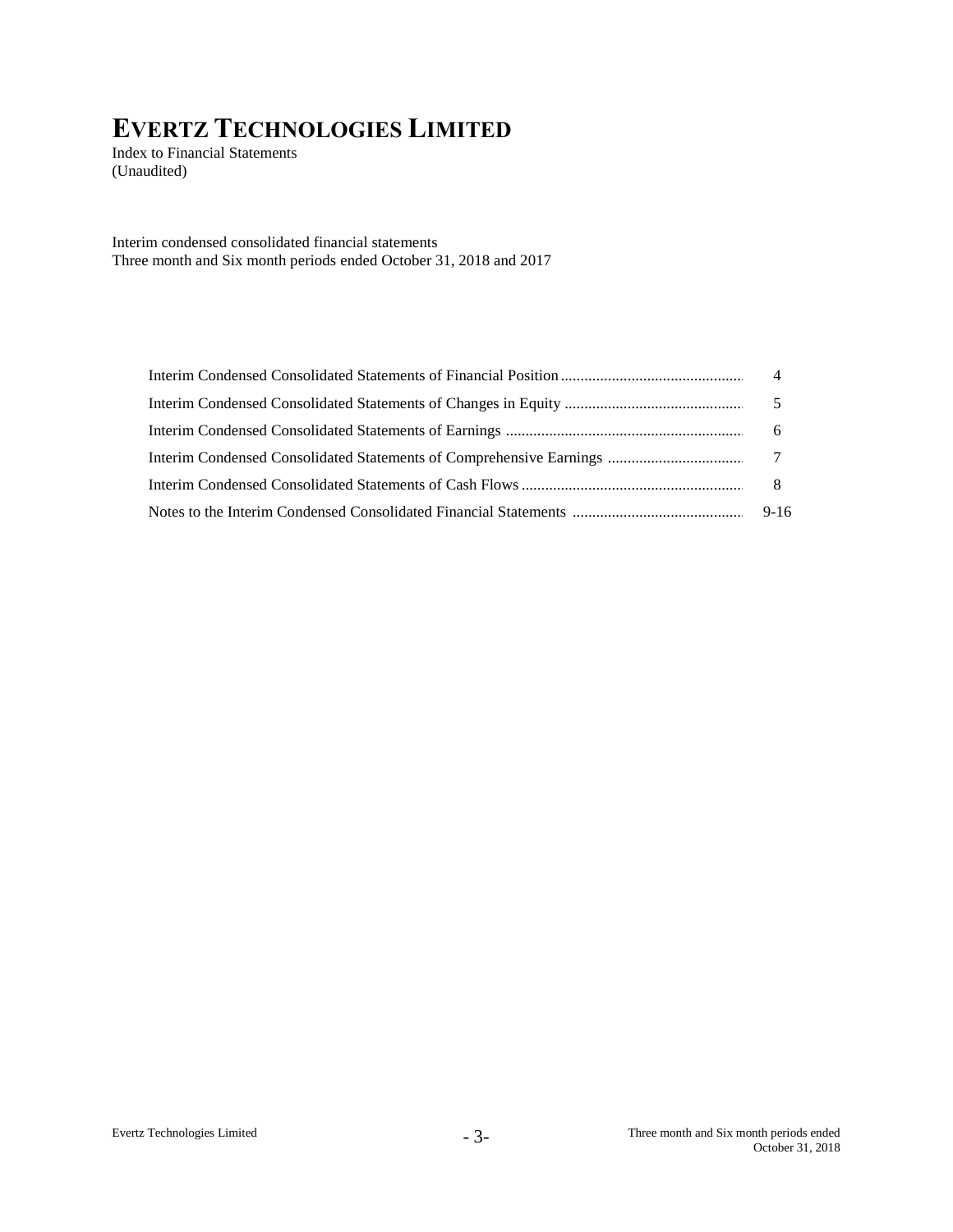Interim Condensed Consolidated Statements of Financial Position (Unaudited)

As at October 31, 2018 and April 30, 2018

(In thousands of Canadian dollars)

|                                           | October 31,   | April 30, |         |
|-------------------------------------------|---------------|-----------|---------|
|                                           | 2018          |           | 2018    |
| <b>Assets</b>                             |               |           |         |
| Current assets                            |               |           |         |
| Cash and cash equivalents                 | \$<br>65,189  | \$        | 94,184  |
| Marketable securities (note 2)            | 13,760        |           |         |
| Trade and other receivables               | 96,695        |           | 64,241  |
| Contract assets (note 13)                 | 11,475        |           | 21,830  |
| Prepaid expenses                          | 6,805         |           | 5,506   |
| Inventories                               | 171,430       |           | 168,070 |
|                                           | 365,354       |           | 353,831 |
| Property, plant and equipment (note 3)    | 47,249        |           | 47,915  |
| Goodwill                                  | 18,016        |           | 18,168  |
| Deferred income taxes                     | 1,380         |           | 1,201   |
|                                           | \$<br>431,999 | \$        | 421,115 |
|                                           |               |           |         |
| <b>Liabilities</b>                        |               |           |         |
| Current liabilities                       |               |           |         |
| Trade and other payables                  | \$<br>50,292  | \$        | 56,377  |
| Provisions (note 4)                       | 3,927         |           | 3,981   |
| Deferred revenue                          | 34,569        |           | 28,502  |
| Current portion of long term debt         | 325           |           | 383     |
| Income tax payable                        | 1,784         |           | 74      |
|                                           | 90,897        |           | 89,317  |
| Long term debt                            | 356           |           | 515     |
|                                           | 91,253        |           | 89,832  |
| <b>Equity</b>                             |               |           |         |
| Capital stock (note 9)                    | 139,359       |           | 138,675 |
| Share based payment reserve               | 7,961         |           | 7,885   |
| Accumulated other comprehensive earnings  | 890           |           | 2,149   |
| Retained earnings                         | 190,574       |           | 180,518 |
|                                           | 191,464       |           | 182,667 |
| Total equity attributable to shareholders | 338,784       |           | 329,227 |
| Non-controlling interest                  | 1,962         |           | 2,056   |
|                                           | 340,746       |           | 331,283 |
|                                           | \$<br>431,999 | $\$$      | 421,115 |
|                                           |               |           |         |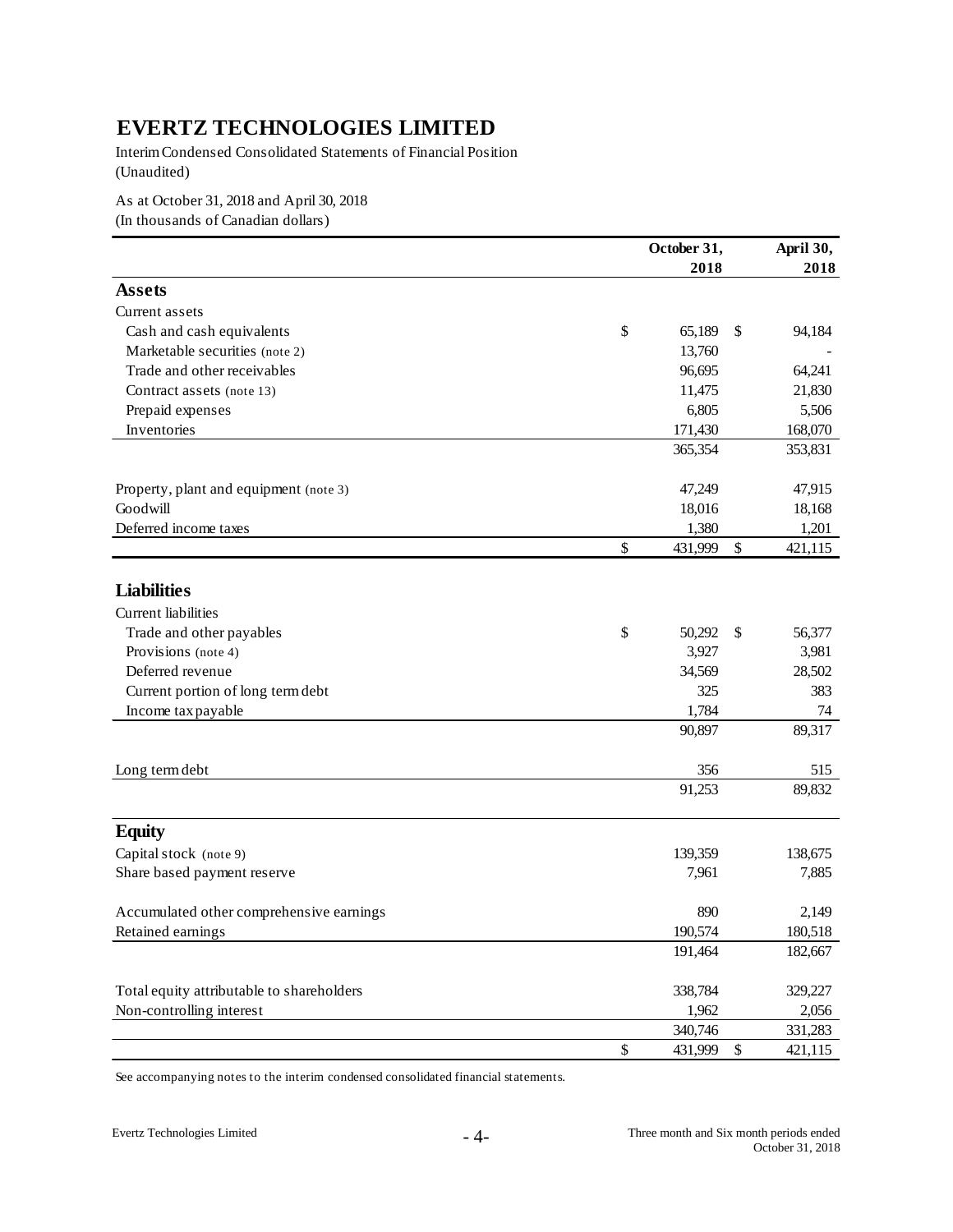Interim Condensed Consolidated Statements of Changes in Equity (Unaudited)

Three month periods ended October 31, 2018 and 2017 (In thousands of Canadian dollars)

|                                                   |           |                                |                          |     | Accumulated   |               |           | Total           |             |               |           |
|---------------------------------------------------|-----------|--------------------------------|--------------------------|-----|---------------|---------------|-----------|-----------------|-------------|---------------|-----------|
|                                                   |           |                                | Share-based              |     | other         |               |           | equity          | Non-        |               |           |
|                                                   | Capital   |                                | payment                  |     | comprehensive |               | Retained  | attributable to | controlling |               | Total     |
|                                                   | stock     |                                | reserve                  |     | earnings      |               | earnings  | shareholders    | interest    |               | Equity    |
| Balance at April 30, 2017                         | \$124,695 | \$                             | 10,091                   | \$  | 747           |               | \$182,297 | \$<br>317,830   | \$<br>3,943 |               | \$321,773 |
|                                                   |           |                                |                          |     |               |               |           |                 |             |               |           |
| Net earnings for the period                       |           |                                |                          |     |               |               | 30,364    | 30,364          | 257         |               | 30,621    |
| Foreign currency translation                      |           |                                |                          |     |               |               |           |                 |             |               |           |
| adjustment                                        |           |                                |                          |     | 230           |               |           | 230             | (121)       |               | 109       |
| Total comprehensive earnings for the period       | \$        | \$<br>$\omega_{\rm{eff}}$      | $\overline{\phantom{a}}$ | \$  | 230           | \$            | 30,364    | \$<br>30,594    | \$<br>136   | \$            | 30,730    |
| Dividends declared                                |           |                                |                          |     | ÷,            |               | (27, 401) | (27, 401)       | (500)       |               | (27,901)  |
| Acquisition of non-controlling interest (note 12) |           |                                |                          |     |               |               | 67        | 67              | (1,758)     |               | (1,691)   |
| Share based compensation expense                  |           |                                | 398                      |     |               |               |           | 398             |             |               | 398       |
| Exercise of employee stock options                | 6.163     |                                |                          |     |               |               |           | 6,163           |             |               | 6,163     |
| Transfer on stock option exercise                 | 1,661     |                                | (1,661)                  |     |               |               |           |                 |             |               |           |
| Balance at October 31, 2017                       | \$132,519 | \$                             | 8,828                    | -\$ | 977           |               | \$185,327 | \$<br>327,651   | \$<br>1,821 |               | \$329,472 |
|                                                   |           |                                |                          |     |               |               |           |                 |             |               |           |
| Balance at April 30, 2018                         | \$138,675 | \$                             | 7,885                    | \$  | 2,149         |               | \$180,518 | \$<br>329,227   | \$<br>2,056 |               | \$331,283 |
|                                                   |           |                                |                          |     |               |               |           |                 |             |               |           |
| Net earnings for the period                       |           |                                |                          |     |               |               | 37,619    | 37,619          | 323         |               | 37,942    |
| Foreign currency translation                      |           |                                |                          |     |               |               |           |                 |             |               |           |
| adjustment                                        |           |                                |                          |     | (1,259)       |               |           | (1,259)         | (42)        |               | (1,301)   |
| Total comprehensive earnings for the period       | \$        | \$<br>$\overline{\phantom{a}}$ | $\overline{\phantom{a}}$ | \$  | (1,259)       | $\mathcal{S}$ | 37,619    | \$<br>36,360    | \$<br>281   | $\mathcal{S}$ | 36,641    |
| Dividends declared                                |           |                                | $\overline{\phantom{a}}$ |     | ÷,            |               | (27, 542) | (27, 542)       | (375)       |               | (27, 917) |
| Impact of change in accounting policy (note 13)   |           |                                |                          |     |               |               | (21)      | (21)            |             |               | (21)      |
| Share based compensation expense                  |           |                                | 173                      |     |               |               |           | 173             |             |               | 173       |
| Exercise of employee stock options                | 587       |                                |                          |     |               |               |           | 587             |             |               | 587       |
| Transfer on stock option exercise                 | 97        |                                | (97)                     |     |               |               |           |                 |             |               |           |
| <b>Balance at October 31, 2018</b>                | \$139,359 | \$                             | 7,961                    | -\$ | 890           |               | \$190,574 | \$<br>338,784   | \$<br>1.962 |               | \$340,746 |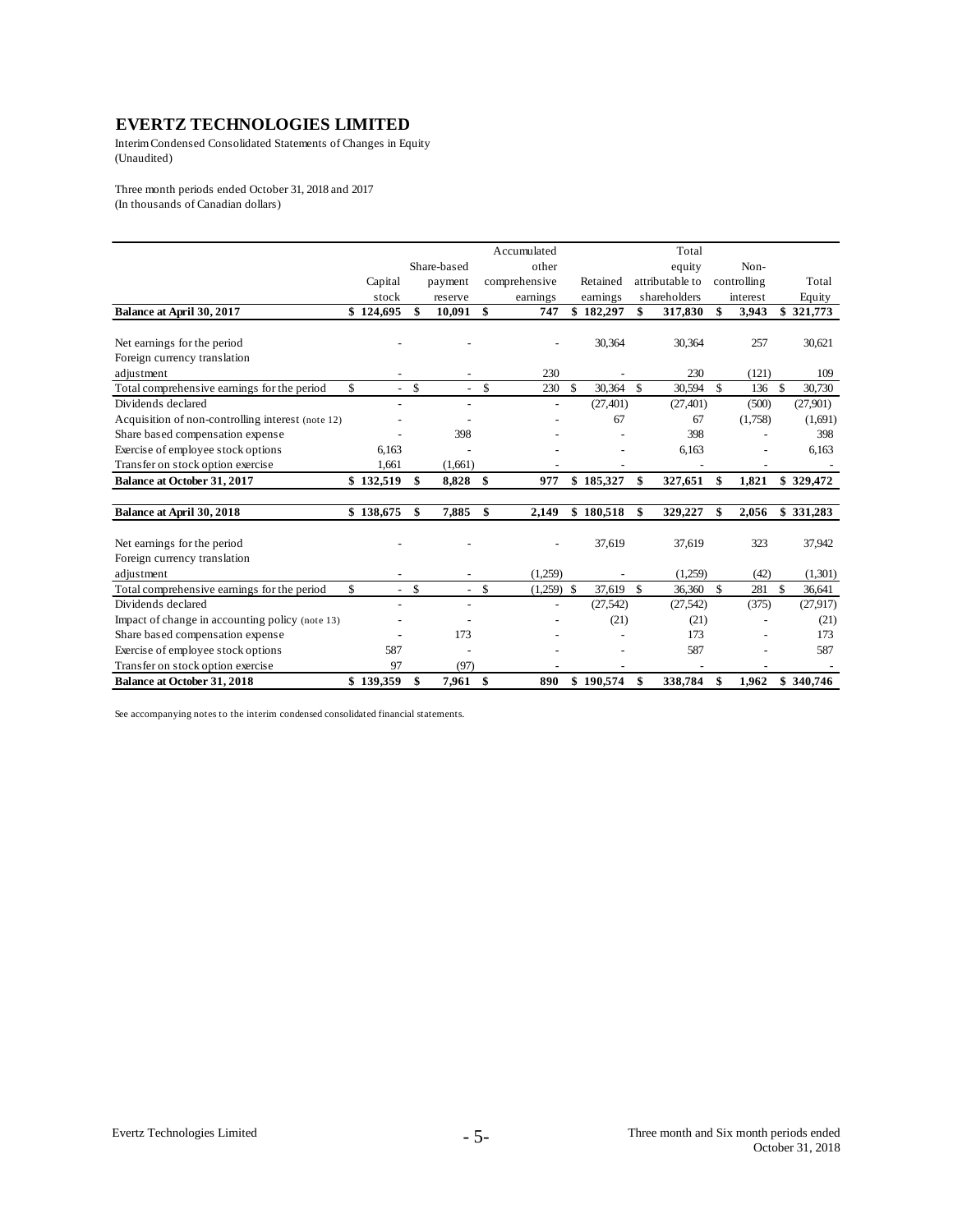Interim Condensed Consolidated Statements of Earnings (Unaudited)

Three month and six month periods ended October 31, 2018 and 2017 (In thousands of Canadian dollars, except per share amounts)

|                                                       | Three month period ended |             |    | Six month period ended |               |    |         |  |
|-------------------------------------------------------|--------------------------|-------------|----|------------------------|---------------|----|---------|--|
|                                                       |                          | October 31, |    |                        | October 31,   |    |         |  |
|                                                       |                          | 2018        |    | 2017                   | 2018          |    | 2017    |  |
|                                                       |                          |             |    |                        |               |    |         |  |
| Revenue (notes 2 and 10)                              | \$                       | 112,280     | \$ | 101,261                | \$<br>215,369 | \$ | 210,270 |  |
| Cost of goods sold                                    |                          | 48,122      |    | 44,509                 | 92,433        |    | 92,357  |  |
| Gross margin                                          |                          | 64,158      |    | 56,752                 | 122,936       |    | 117,913 |  |
| Expenses                                              |                          |             |    |                        |               |    |         |  |
| Selling, administrative and general (note 6)          |                          | 18,458      |    | 18,396                 | 35,702        |    | 36,320  |  |
| Research and development                              |                          | 21,083      |    | 20,214                 | 42,403        |    | 39,486  |  |
| Investment tax credits                                |                          | (1,933)     |    | (2,850)                | (3,936)       |    | (5,301) |  |
| Foreign exchange (gain) loss                          |                          | (838)       |    | (2,882)                | (1,910)       |    | 5,362   |  |
|                                                       |                          | 36,770      |    | 32,878                 | 72,259        |    | 75,867  |  |
|                                                       |                          | 27,388      |    | 23,874                 | 50,677        |    | 42,046  |  |
| Finance income                                        |                          | 310         |    | 174                    | 669           |    | 275     |  |
| Finance costs                                         |                          | (83)        |    | (157)                  | (509)         |    | (205)   |  |
| Other income (expenses)                               |                          | 5           |    | (75)                   | 140           |    | (46)    |  |
| Earnings before income taxes                          |                          | 27,620      |    | 23,816                 | 50,977        |    | 42,070  |  |
| Provision for (recovery of) income taxes              |                          |             |    |                        |               |    |         |  |
| Current                                               |                          | 7,876       |    | 6,515                  | 13,494        |    | 12,370  |  |
| Deferred                                              |                          | (837)       |    | (128)                  | (459)         |    | (921)   |  |
|                                                       |                          | 7,039       |    | 6,387                  | 13,035        |    | 11,449  |  |
| Net earnings for the period                           | \$                       | 20,581      | \$ | 17,429                 | \$<br>37,942  | \$ | 30,621  |  |
| Net earnings attributable to non-controlling interest |                          | 235         |    | 143                    | 323           |    | 257     |  |
| Net earnings attributable to shareholders             |                          | 20,346      |    | 17,286                 | 37,619        |    | 30,364  |  |
| Net earnings for the period                           | \$                       | 20,581      | \$ | 17,429                 | \$<br>37,942  | \$ | 30,621  |  |
| Earnings per share (note 11)                          |                          |             |    |                        |               |    |         |  |
| Basic                                                 | \$                       | 0.27        | \$ | 0.23                   | \$<br>0.49    | \$ | 0.40    |  |
| Diluted                                               | \$                       | 0.27        | \$ | 0.23                   | \$<br>0.49    | \$ | 0.40    |  |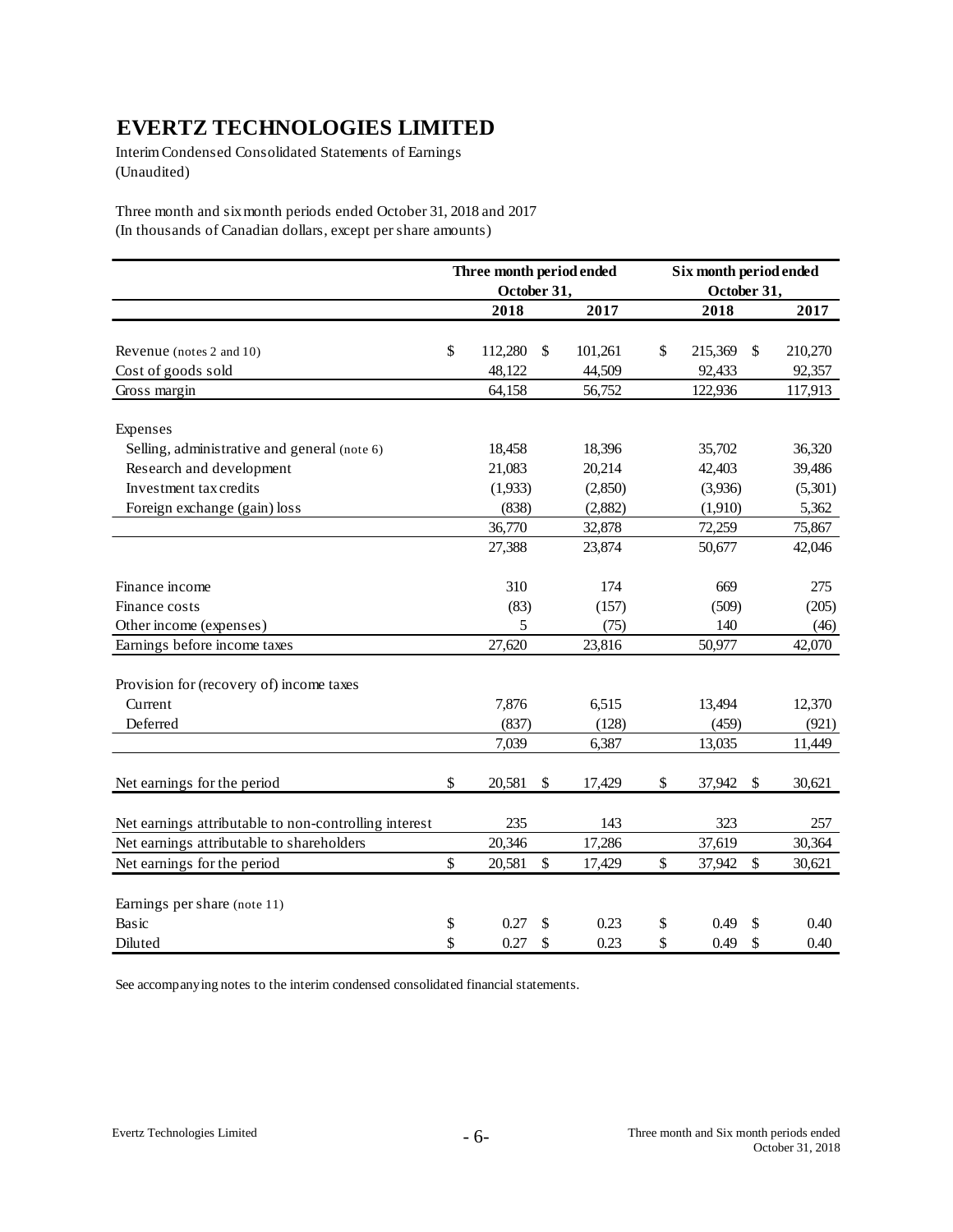Interim Condensed Consolidated Statements of Comprehensive Earnings (Unaudited)

Three month and six month periods ended October 31, 2018 and 2017 (In thousands of Canadian dollars)

|                                                                 |    |             |   | Three month period ended | Six month period ended |             |   |        |  |
|-----------------------------------------------------------------|----|-------------|---|--------------------------|------------------------|-------------|---|--------|--|
|                                                                 |    | October 31. |   |                          |                        | October 31. |   |        |  |
|                                                                 |    | 2018        |   | 2017                     |                        | 2018        |   | 2017   |  |
| Net earnings for the period                                     | \$ | 20,581      | S | 17.429                   | \$                     | 37,942      | S | 30,621 |  |
| Items that may be reclassified to net earnings:                 |    |             |   |                          |                        |             |   |        |  |
| Foreign currency translation adjustment                         |    | (176)       |   | 1,378                    |                        | (1,301)     |   | 109    |  |
|                                                                 |    |             |   |                          |                        |             |   |        |  |
| Comprehensive earnings                                          | \$ | 20.405      |   | 18.807                   |                        | 36.641      |   | 30,730 |  |
|                                                                 |    |             |   |                          |                        |             |   |        |  |
| Comprehensive earnings attributable to non-controlling interest | S  | 211         | S | 175                      |                        | 281         | S | 136    |  |
| Comprehensive earnings attributable to shareholders             | \$ | 20.194      | S | 18.632                   | \$                     | 36,360      |   | 30,594 |  |
| Comprehensive earnings                                          |    | 20.405      |   | 18.807                   |                        | 36.641      |   | 30,730 |  |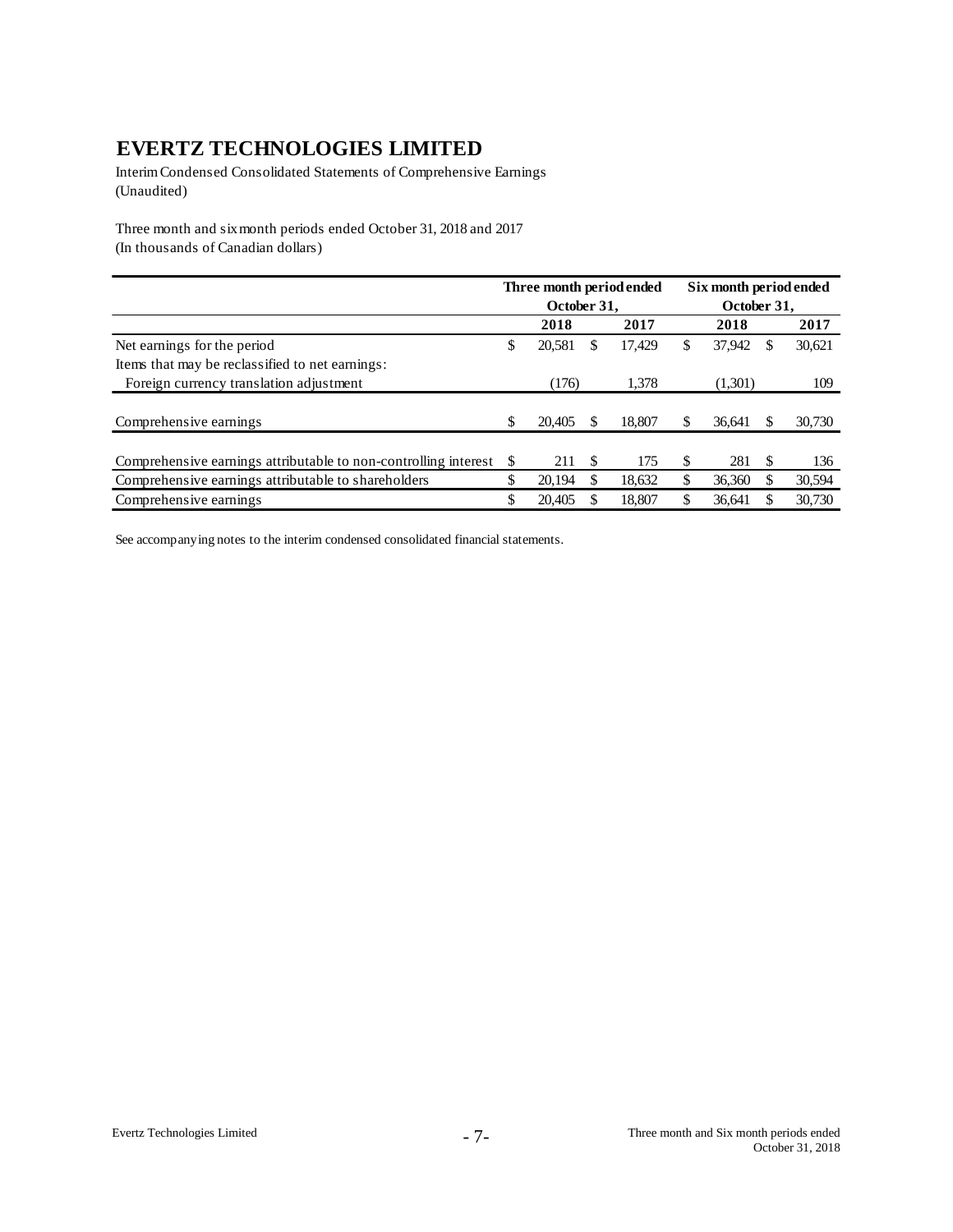Interim Condensed Consolidated Statements of Cash Flows (Unaudited)

Three month and six month periods ended October 31, 2018 and 2017 (In thousands of Canadian dollars)

|                                                             | Three month period ended<br>October 31, |              | Six month period ended<br>October 31, |               |           |
|-------------------------------------------------------------|-----------------------------------------|--------------|---------------------------------------|---------------|-----------|
|                                                             | 2018                                    | 2017         | 2018                                  |               | 2017      |
|                                                             |                                         |              |                                       |               |           |
| Operating activities                                        |                                         |              |                                       |               |           |
| Net earnings for the period                                 | \$<br>20,581                            | \$<br>17,429 | \$<br>37,942                          | \$            | 30,621    |
| Add: Items not involving cash                               |                                         |              |                                       |               |           |
| Depreciation of property, plant and equipment               | 2,787                                   | 2,682        | 5,450                                 |               | 5,538     |
| Gain on disposal of property, plant and equipment           | (14)                                    | (3)          | (67)                                  |               | (4)       |
| Unrealized loss (gain) on marketable securities             | 51                                      |              | (52)                                  |               |           |
| Share based compensation (note 8)                           | 93                                      | 157          | 173                                   |               | 398       |
| Interest expense                                            | 11                                      | 9            | 14                                    |               | 16        |
| Deferred income tax recovery                                | (837)                                   | (128)        | (459)                                 |               | (921)     |
|                                                             | 22,672                                  | 20,146       | 43,001                                |               | 35,648    |
| Current tax expenses, net of investment tax credits         | 6,061                                   | 3,665        | 9,676                                 |               | 7,069     |
| Income taxes paid                                           | (5,508)                                 | (4,080)      | (7, 975)                              |               | (9,835)   |
| Changes in non-cash working capital items (note 7)          | (30, 809)                               | (22, 489)    | (28,049)                              |               | (3,445)   |
| Cash (used in) provided by operating activities             | (7, 584)                                | (2,758)      | 16,653                                |               | 29,437    |
|                                                             |                                         |              |                                       |               |           |
| Investing activities                                        |                                         |              |                                       |               |           |
| Acquisition of property, plant and equipment                | (3,088)                                 | (2,491)      | (5, 354)                              |               | (5,593)   |
| Proceeds from disposal of property, plant and equipment     | 22                                      | 29           | 128                                   |               | 33        |
| Acquisition of marketable securities                        | (2,869)                                 |              | (13,708)                              |               |           |
| Acquisition of non-controlling interest                     |                                         | (1,691)      |                                       |               | (1,691)   |
| Cash used in investing activities                           | (5,935)                                 | (4,153)      | (18,934)                              |               | (7,251)   |
|                                                             |                                         |              |                                       |               |           |
| Financing activities                                        |                                         |              |                                       |               |           |
| Repayment of long term debt                                 | (218)                                   | (57)         | (183)                                 |               | (114)     |
| Interest paid                                               | (11)                                    | (9)          | (14)                                  |               | (16)      |
| Dividends paid                                              | (13,771)                                | (13,712)     | (27, 541)                             |               | (27, 401) |
| Dividends paid by subsidiaries to non-controlling interests | (375)                                   |              | (375)                                 |               | (500)     |
| Capital stock issued                                        | 335                                     | 1,604        | 587                                   |               | 6,163     |
| Cash used in financing activities                           | (14,040)                                | (12, 174)    | (27, 526)                             |               | (21, 868) |
|                                                             |                                         |              |                                       |               |           |
| Effect of exchange rates on cash and cash equivalents       | 1,028                                   | 319          | 812                                   |               | (570)     |
|                                                             |                                         |              |                                       |               |           |
| Decrease in cash and cash equivalents                       | (26, 531)                               | (18,766)     | (28,995)                              |               | (252)     |
| Cash and cash equivalents beginning of period               | 91,720                                  | 72,788       | 94,184                                |               | 54,274    |
| Cash and cash equivalents end of period                     | \$<br>65,189                            | \$<br>54,022 | \$<br>65,189                          | $\mathcal{S}$ | 54,022    |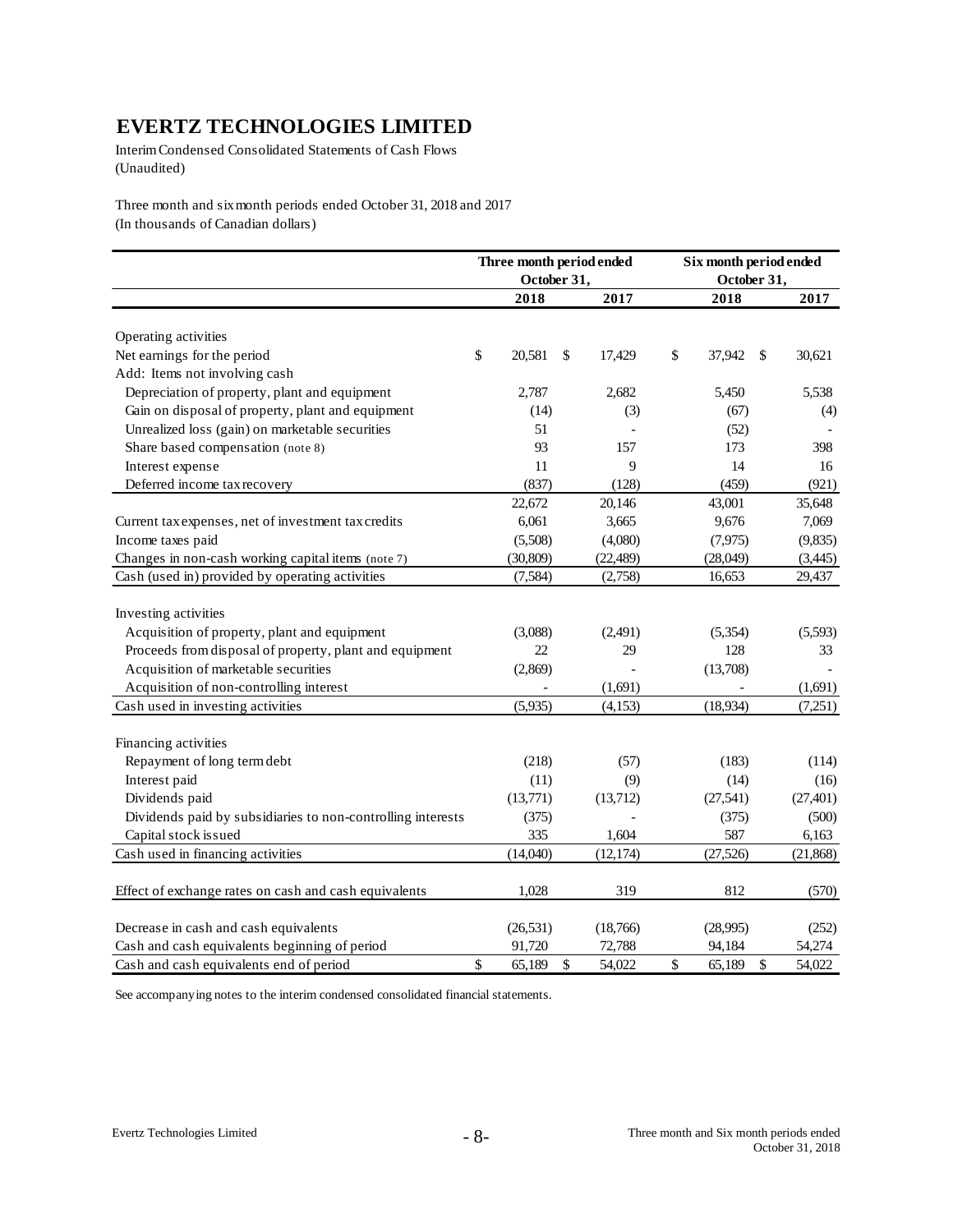## **NOTES TO THE INTERIM CONDENSED CONSOLIDATED FINANCIAL STATEMENTS**

## Three month and six month periods ended October 31, 2018 and 2017

(in thousands of Canadian dollars, except for "number of common shares", "number of options" and "per share" information)

Evertz Technologies Limited ("Evertz" or the "Company") is incorporated under the *Canada Business Corporations Act*. The Company is incorporated and domiciled in Canada and the registered head office is located at 5292 John Lucas Drive, Burlington, Ontario, Canada. The Company is a leading supplier of software, equipment and technology solutions to content creators, broadcasters, specialty channels and television service providers. The Company designs, manufactures and distributes video and audio infrastructure solutions for the production, post– production, broadcast and telecommunications markets.

## **1. STATEMENT OF COMPLIANCE**

These interim condensed consolidated financial statements have been prepared in accordance with International Financial Reporting Standards ("IFRS") as issued by the International Accounting Standards Board ("IASB") and under International Accounting Standard ("IAS") 34 "Interim Financial Reporting" using the same accounting policies as described in the Company's consolidated financial statements for the year ended April 30, 2018, except for new accounting policies that were adopted on May 1, 2018 as described in Note 2.

These interim condensed consolidated financial statements do not include all information and note disclosures required by IFRS for annual financial statements, and therefore; should be read in conjunction with the April 30, 2018 annual consolidated financial statements.

These interim condensed consolidated financial statements were authorized for issue by the Board of Directors on December 5, 2018.

## **2. SIGNIFICANT ACCOUNTING POLICIES**

## **Changes in Accounting Policies**

### *Financial Instruments*

IFRS 9, *Financial instruments* ("IFRS 9") was issued by the IASB in July 2014 and will replace IAS 39, *Financial Instruments: Recognition and Measurement* ("IAS 39"). IFRS 9 includes a logical model for classification and measurement of financial assets; a single, forward looking "expected credit loss" impairment model and a substantially reformed approach to hedge accounting to better link the economics of risk management with its accounting treatment. The Company adopted IFRS 9 on May 1, 2018. See Note 13 for the new policy and further details.

During the six month period ended October 31, 2018, marketable securities were acquired. The available for sale financial assets are initially measured at cost, plus any transaction costs attributable to their acquisition. After initial recognition, marketable securities are measured at their fair value with changes being recorded through profit or loss. Fair value is obtained through quoted prices in active markets for identical assets.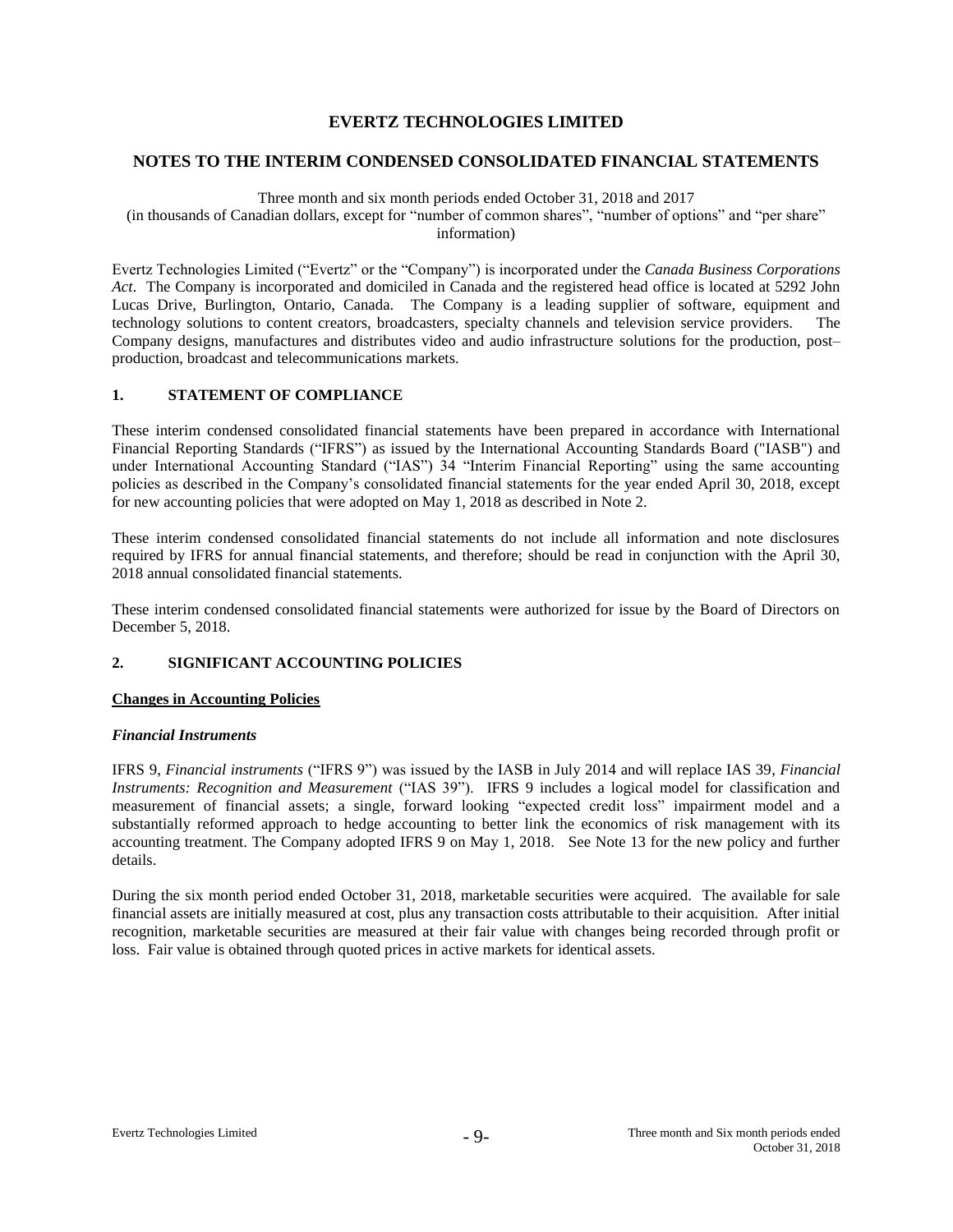*Note #2 continued …*

## *Revenue*

IFRS 15, *Revenue from contracts with customers* ("IFRS 15") was issued by the IASB in May 2014 to replace IAS 11, *Construction Contracts* and IAS 18, *Revenue* and other interpretive guidance associated with revenue recognition. IFRS 15 provides a single, principles-based five-step model to be applied to all contracts with customers to determine how and when to recognize revenue. The Company has adopted IFRS 15 with an initial adoption date of May 1, 2018. The Company utilized the modified retrospective approach to adopt the new standard and therefore, the comparative information has not been restated and continues to be reported under IAS 18 and IAS 11. See note 13 for the new policy and further details.

## **New and Revised IFRSs Issued but Not Yet Effective**

## **Leases**

IFRS 16, *Leases* ("IFRS 16") was issued by the IASB in January 2016 and will replace IAS 17, *Leases.* IFRS 16 introduces a single accounting model for lessees to bring leases on-balance sheet while lessor accounting remains largely unchanged. IFRS 16 is effective for annual periods beginning on or after January 1, 2019. The total amount of future lease commitments as at October 31, 2018 is \$39,811. The Company has not yet determined the final impact of the adoption of the following standards and will disclose the estimated financial effects of the adoption of IFRS 16 in its 2019 annual consolidated financial statements.

## **3. PROPERTY, PLANT AND EQUIPMENT**

|                                    | October 31, 2018 |    |                     |    |               |    | <b>April 30, 2018</b> |    |                     |    |          |  |
|------------------------------------|------------------|----|---------------------|----|---------------|----|-----------------------|----|---------------------|----|----------|--|
|                                    |                  |    | <b>Accumulated</b>  |    | Carrying      |    |                       |    | <b>Accumulated</b>  |    | Carrying |  |
|                                    | Cost             |    | <b>Depreciation</b> |    | <b>Amount</b> |    | Cost                  |    | <b>Depreciation</b> |    | Amount   |  |
| Office furniture and equipment     | \$<br>3,930      | \$ | 2,341               | \$ | 1,589         | \$ | 3.881                 | \$ | 2.262               | \$ | 1,619    |  |
| Research and development equipment | 35,063           |    | 21,164              |    | 13,899        |    | 36,756                |    | 23,529              |    | 13,227   |  |
| Airplanes                          | 11,134           |    | 7.739               |    | 3,395         |    | 10.806                |    | 7.514               |    | 3,292    |  |
| Machinery and equipment            | 59,167           |    | 45,789              |    | 13,378        |    | 61,880                |    | 46,654              |    | 15,226   |  |
| Leaseholds                         | 8.735            |    | 4.781               |    | 3.954         |    | 8.620                 |    | 4.486               |    | 4,134    |  |
| Land                               | 2,330            |    |                     |    | 2,330         |    | 2,430                 |    |                     |    | 2,430    |  |
| Buildings                          | 11.274           |    | 2.570               |    | 8.704         |    | 10,603                |    | 2.616               |    | 7,987    |  |
|                                    | 131,633          |    | 84,384              |    | 47,249        |    | 134.976               |    | 87,061              |    | 47,915   |  |

## **4. PROVISIONS**

|                                | Warranty and | Lease/Retirement   |       |
|--------------------------------|--------------|--------------------|-------|
|                                | Returns      | <b>Obligations</b> | Total |
| Balance as at April 30, 2018   | 3.544        | 437                | 3,981 |
| Net additions                  | (144)        | 53                 | (91)  |
| Foreign exchange differences   | 60           | (23)               | 37    |
| Balance as at October 31, 2018 | 3.460        | 467                | 3.927 |

## *Warranty and Returns*

The provision relates to estimated future costs associated with warranty repairs and returns on hardware solutions. The provision is based on historical data associated with similar products. The warranty and returns are expected to be incurred within the next twelve months.

### *Lease/Retirement Obligations*

The provision relates to estimated restoration costs expected to be incurred upon the conclusion of Company leases.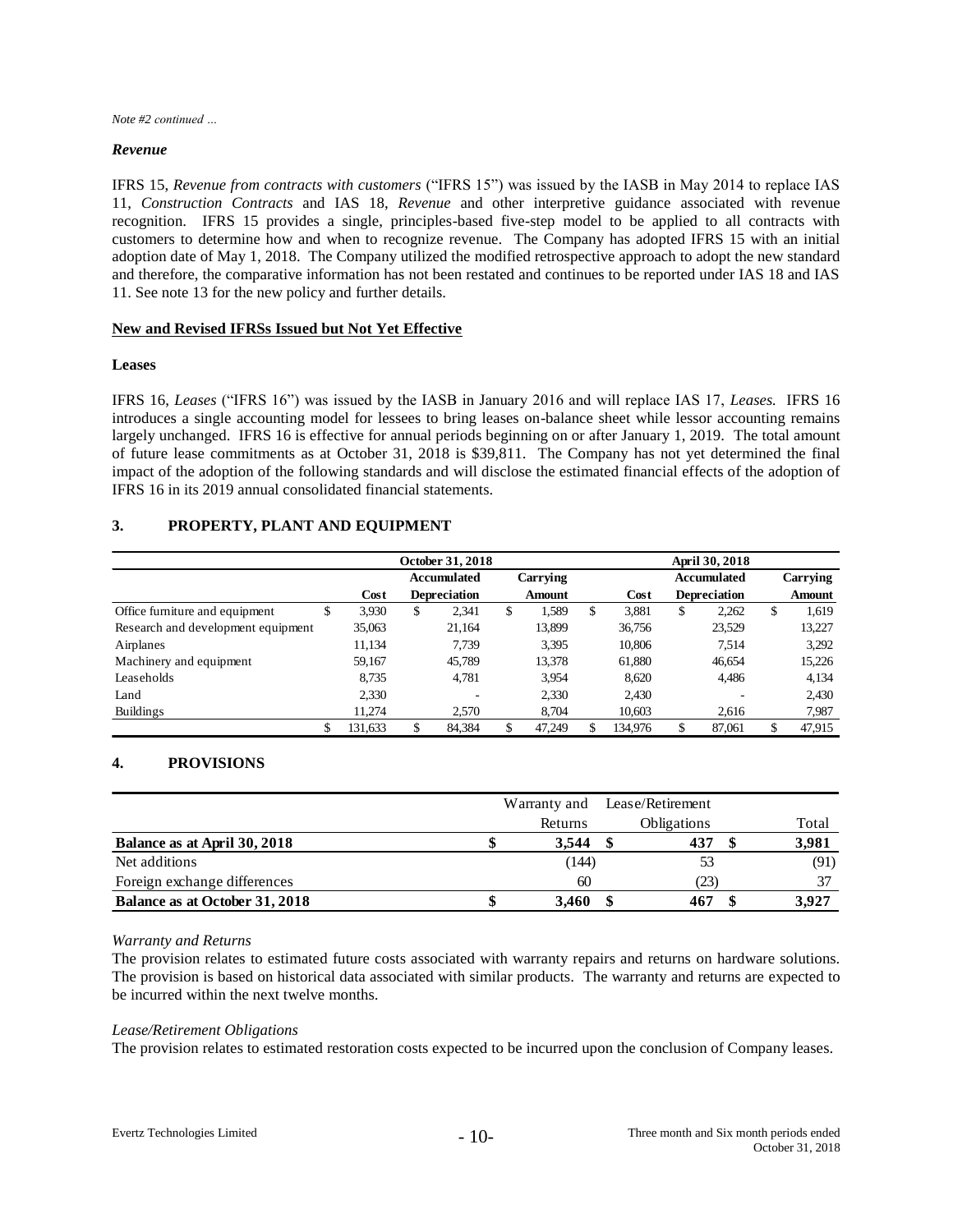## **5. CAPITAL STOCK**

Authorized capital stock consists of: Unlimited number of preferred shares Unlimited number of common shares

|                                      | Number of            | Amount  |
|--------------------------------------|----------------------|---------|
|                                      | <b>Common Shares</b> |         |
| Balance as at April 30, 2018         | 76,481,746           | 138,675 |
| Issued on exercise of stock options  | 38,000               | 587     |
| Transferred on stock option exercise | -                    | 97      |
| Balance as at October 31, 2018       | 76,519,746           | 139,359 |

### *Dividends Per Share*

During the quarter, \$0.18 in dividends per share was declared (2017 - \$0.18).

## **6. SELLING, ADMINISTRATIVE AND GENERAL EXPENSES**

|                                               |    | Three month period ended |    |        |             | Six month period ended |   |        |  |
|-----------------------------------------------|----|--------------------------|----|--------|-------------|------------------------|---|--------|--|
|                                               |    | October 31,              |    |        | October 31, |                        |   |        |  |
|                                               |    | 2018                     |    | 2017   |             | 2018                   |   | 2017   |  |
| Selling and administrative                    | \$ | 16,389                   | \$ | 16,026 | \$          | 32,294                 | S | 31,853 |  |
| Share based compensation (note 8)             |    | 1.306                    |    | 1.425  |             | 1,907                  |   | 2,626  |  |
| Depreciation of property, plant and equipment |    |                          |    |        |             |                        |   |        |  |
| (non-production)                              |    | 763                      |    | 945    |             | 1.501                  |   | 1,841  |  |
|                                               | S  | 18.458                   | S  | 18.396 | \$          | 35,702                 |   | 36,320 |  |

## **7. STATEMENT OF CASH FLOWS**

## **Changes in non**–**cash working capital items**

|                             | Three month period ended        |           |    | Six month period ended |         |  |  |  |
|-----------------------------|---------------------------------|-----------|----|------------------------|---------|--|--|--|
|                             | October 31,<br>October 31,      |           |    |                        |         |  |  |  |
|                             | 2018                            | 2017      |    | 2018                   | 2017    |  |  |  |
| Trade and other receivables | \$<br>(23,056)<br><sup>\$</sup> | (7,987)   | \$ | $(33,689)$ \$          | 1,009   |  |  |  |
| Contract assets             | 4,541                           | 633       |    | 10,355                 | (702)   |  |  |  |
| Prepaid expenses            | (74)                            | (625)     |    | (1,492)                | (2,442) |  |  |  |
| <b>Inventories</b>          | (4,664)                         | 3,067     |    | (4,024)                | 3,148   |  |  |  |
| Trade and other payables    | (14,257)                        | (14, 841) |    | (5,307)                | (6,682) |  |  |  |
| Deferred revenue            | 6,804                           | (2, 531)  |    | 6,162                  | 2,078   |  |  |  |
| Provisions                  | (103)                           | (205)     |    | (54)                   | 146     |  |  |  |
|                             | \$<br>(30,809)                  | (22,489)  | \$ | (28,049)<br>\$         | (3,445) |  |  |  |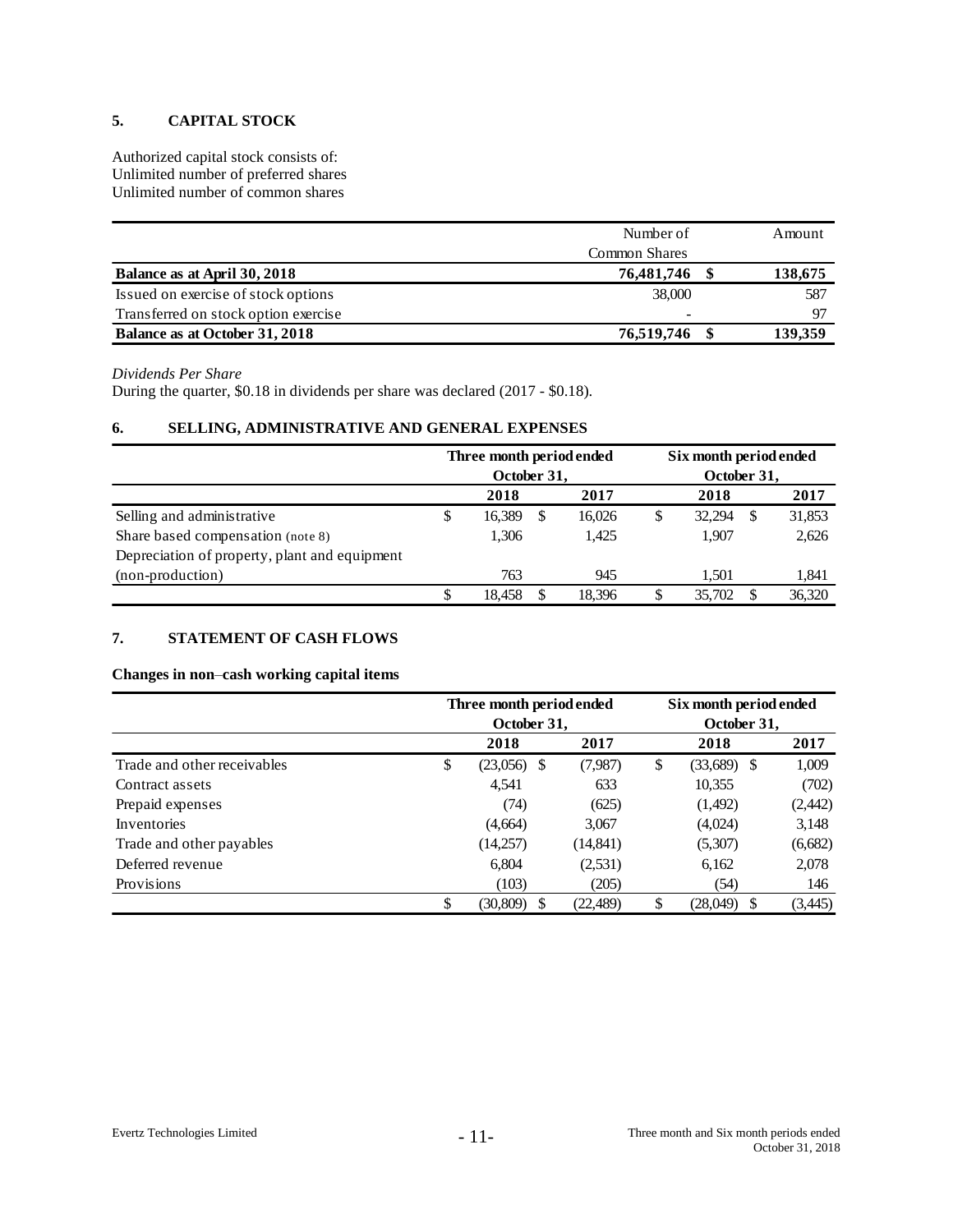## **8. SHARE BASED PAYMENTS**

## *Stock Option Plan*

The Company established, in June 2006, a stock option plan to attract, retain, motivate and compensate employees, officers and eligible directors who are integral to the growth and success of the Company. A number of shares equal to 10% of the Company's outstanding common shares are to be reserved for issuance under the stock option plan.

The Board of Directors administers the stock option plan and will determine the terms of any options granted. The exercise price of an option is to be set by the Board of Directors at the time of grant but shall not be lower than the market price as defined in the option plan at the time of grant. The term of the option cannot exceed 10 years. Stock options currently granted normally fully vest and expire by the end of the fifth year.

The changes in the number of outstanding share options are as follows:

|                                | Number of |    | Weighted              |
|--------------------------------|-----------|----|-----------------------|
|                                | Options   |    | Average               |
|                                |           |    | <b>Exercise Price</b> |
| Balance as at April 30, 2018   | 2,241,000 |    | 16.78                 |
| Granted                        | 337,500   |    | 15.71                 |
| Exercised                      | (38,000)  |    | 15.45                 |
| Forfeited                      | (24,000)  |    | 16.93                 |
| Balance as at October 31, 2018 | 2,516,500 | аB | 16.65                 |

Stock options outstanding as at October 31, 2018 are:

| <b>Exercise Price</b> | <b>Weighted Average</b> |       | Number of          |                  | Number of      |                          | <b>Weighted Average</b>    |
|-----------------------|-------------------------|-------|--------------------|------------------|----------------|--------------------------|----------------------------|
|                       | <b>Exercise Price</b>   |       | <b>Outstanding</b> | Remaining        | <b>Options</b> | <b>Exercise Price of</b> |                            |
|                       |                         |       | Options            | Contractual Life | Exercisable    |                          | <b>Exercisable Options</b> |
| $$15.20 - $15.37$     | \$                      | 15.36 | 395,000            | 1.7              | 225,000        | \$                       | 15.36                      |
| $$15.61 - $16.87$     | \$                      | 15.97 | 449,500            | 4.5              | -              | S                        |                            |
| \$17.03               | \$                      | 17.03 | 1,367,000          | 0.4              | 1.064.800      | \$                       | 17.03                      |
| $$17.19 - $18.63$     |                         | 17.53 | 335,000            | 2.9              | 92,400         | \$                       | 16.18                      |
| Totals                |                         | 16.65 | 2,546,500          |                  | 1.382.200      | \$                       | 16.80                      |

## *Restricted Share Unit Plan*

The Company established, in March 2016, a restricted share unit ("RSU") plan to provide an incentive to participants; including key executives of the Company, by rewarding such participants with equity-based compensation. Under the terms of the plan, RSU's are issued to the participant with a vesting period of three years. On the vesting date, all RSU's will be redeemed in cash at the fair market value at the date of vest plus any accrued dividends. The changes in the number of outstanding RSUs are as follows:

|                                | Number of   |
|--------------------------------|-------------|
|                                | <b>RSUs</b> |
| Balance as at April 30, 2018   | 690,000     |
| Forfeited                      | (7,000)     |
| Balance as at October 31, 2018 | 683,000     |

As at October 31, 2018, the average remaining contractual life for outstanding RSUs is 0.9 years ( $2017 - 1.4$  years).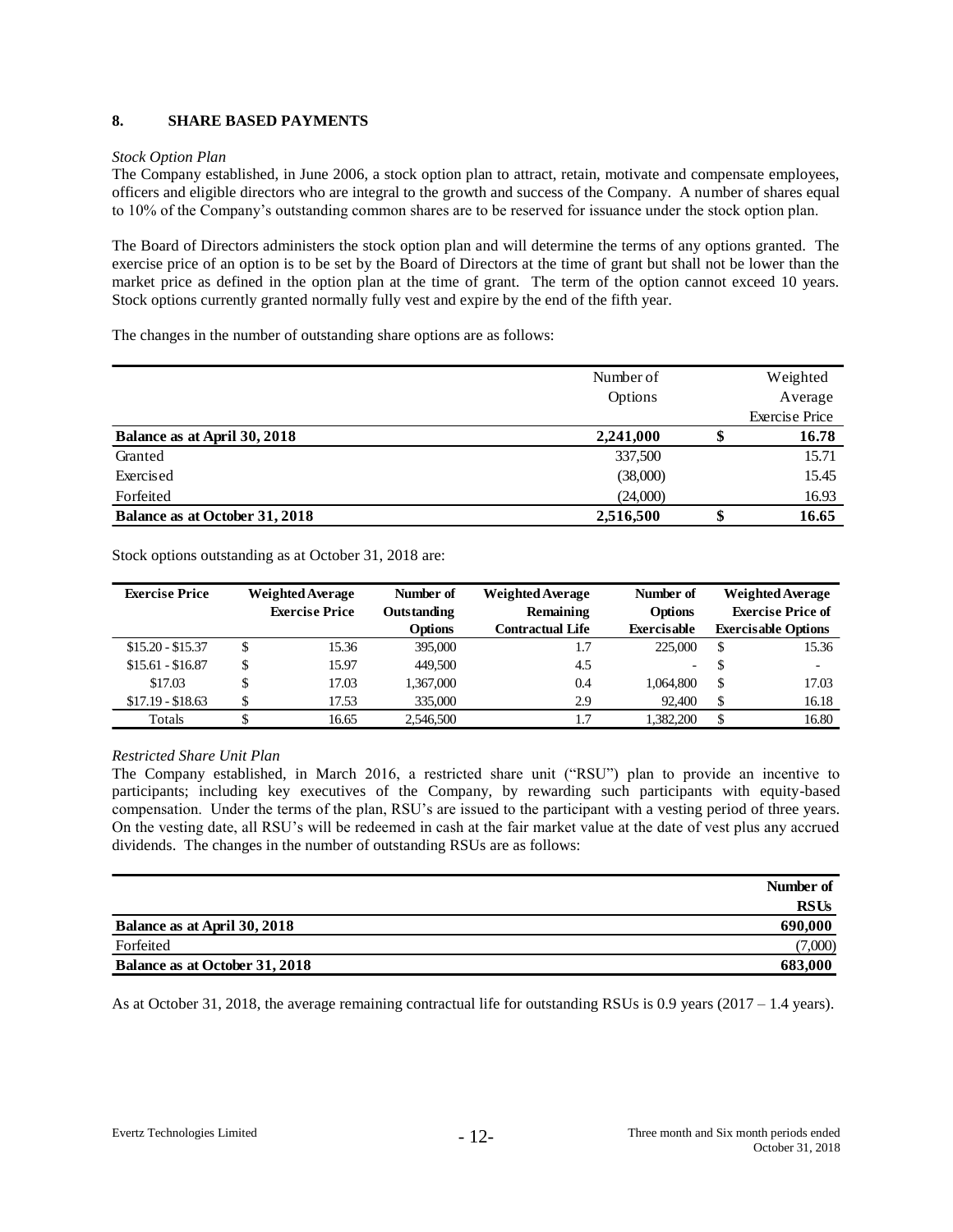#### *Note #8 continued …*

### **Compensation expense**

#### *Stock Option Plan*

The share based compensation expense that has been charged against earnings over the six month and three month periods is \$173 (2017 - \$398) and \$93 (2017 – \$157). Compensation expense on grants during the six month and three month period was calculated using the Black-Scholes option pricing model with the following weighted average assumptions:

|                                        | Six month period ended  | Six month period ended |
|----------------------------------------|-------------------------|------------------------|
|                                        | <b>October 31, 2018</b> | October 31, 2017       |
| Risk-free interest rate                | 2.15%                   | 1.15%                  |
| Dividend yield                         | 4.59%                   | 4.27%                  |
| Expected life                          |                         | 5 years                |
| Expected volatility                    | 15%                     | 16%                    |
| Weighted average grant-date fair value | \$1.11                  | \$1.16                 |

Expected volatility is based on historical share price volatility over the past five years of the Company. Share based compensation expense was calculated using a weighted average forfeiture rate of 21% (2017 – 22%).

#### *Restricted Share Unit Plan*

The share based compensation expense that has been charged against earnings over the six month and three month period is \$1,733 (2017 - \$2,229) and \$1,212 (2017 \$1,269). Share based compensation expense was calculated using a weighted average forfeiture rate of  $5\%$  (2017 – 6%). As at October 31, 2018, the total liability included within trade and other payables is \$9,268 (2017 - \$5,906).

### **9. SEGMENTED INFORMATION**

The Company reviewed its operations and determined that it operates a single reportable segment, the television broadcast equipment market. The single reportable operating segment derives its revenues from the sale of hardware and software solutions including related services, training and commissioning.

|                      | Three month period ended<br>October 31, |        |  |         | Six month period ended<br>October 31, |  |         |  |
|----------------------|-----------------------------------------|--------|--|---------|---------------------------------------|--|---------|--|
| Revenue              |                                         | 2018   |  | 2017    | 2018                                  |  | 2017    |  |
| <b>United States</b> | S                                       | 72.187 |  | 63.044  | \$<br>142.122                         |  | 123,827 |  |
| International        |                                         | 34,749 |  | 35,291  | 62.643                                |  | 78,938  |  |
| Canada               |                                         | 5.344  |  | 2.926   | 10.604                                |  | 7,505   |  |
|                      |                                         | 12.280 |  | 101.261 | 215,369                               |  | 210,270 |  |

|                      | October 31, 2018       |        |          |                          |                        | <b>April 30, 2018</b> |          |        |  |  |  |
|----------------------|------------------------|--------|----------|--------------------------|------------------------|-----------------------|----------|--------|--|--|--|
|                      | <b>Property, Plant</b> |        |          |                          | <b>Property, Plant</b> |                       |          |        |  |  |  |
|                      | and Equipment          |        | Goodwill | and Equipment            |                        |                       | Goodwill |        |  |  |  |
| <b>United States</b> |                        | 5,385  |          | 376                      |                        | 5,297                 | Φ        | 367    |  |  |  |
| International        |                        | 10,433 |          | 17.640                   |                        | 10,250                |          | 17,801 |  |  |  |
| Canada               |                        | 31.431 |          | $\overline{\phantom{a}}$ |                        | 32,368                |          |        |  |  |  |
|                      | Φ                      | 47.249 |          | 18.016                   |                        | 47.915                |          | 18,168 |  |  |  |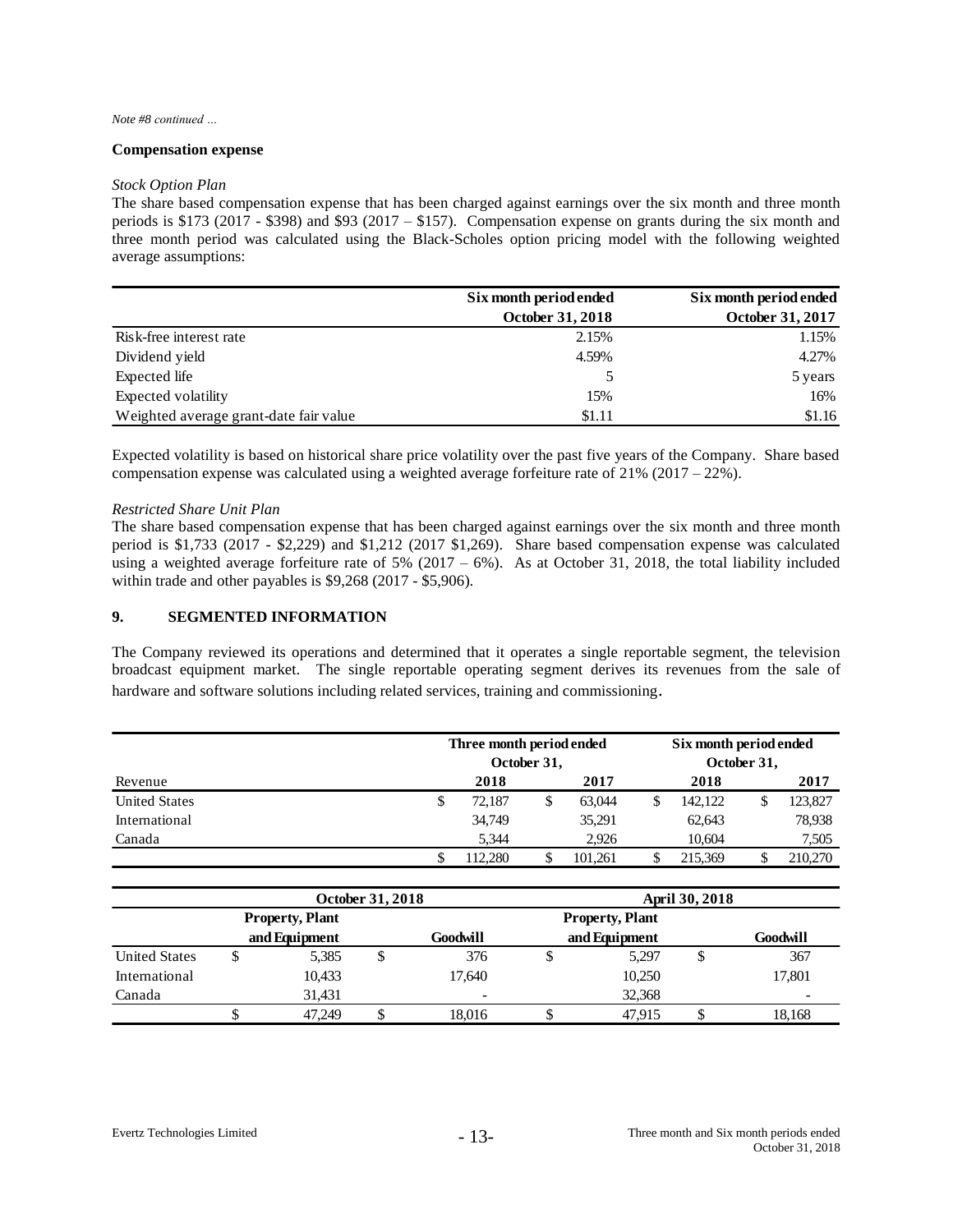## **10. REVENUE**

|                                                | Three month period ended |         | Six month period ended |             |         |  |         |
|------------------------------------------------|--------------------------|---------|------------------------|-------------|---------|--|---------|
|                                                | October 31,              |         |                        | October 31, |         |  |         |
|                                                | 2018<br>2017             |         | 2018                   |             | 2017    |  |         |
| Hardware, software including related services, |                          |         |                        |             |         |  |         |
| training and commissioning                     |                          | 108.154 |                        | 93.283      | 207.181 |  | 192,619 |
| Long term contract revenue                     |                          | 4.126   |                        | 7.978       | 8.188   |  | 17,651  |
|                                                |                          | 112.280 |                        | 101.261     | 215,369 |  | 210,270 |

## **11. RELATED PARTY TRANSACTIONS**

Balances and transactions between the Company and its subsidiaries, which are related parties of the Company, have been eliminated on consolidation and are not disclosed in this note. Details of transactions between the Company and other related parties are disclosed below.

## *Related Party Transactions*

Two shareholders each indirectly hold a 16% interest in the Company's leased premises in Ontario. This lease was renewed on May 23, 2018 and expires in 2029 with a total of \$11,101 committed over the remaining term. During the six and three month periods, rent paid for the leased principal premises amounted to \$443 (2017 – \$432) and \$221 (2017 - \$216) with no outstanding amounts due as at October 31, 2018.

The Company also leases property where two shareholders indirectly own 100% interest. This lease expires in 2021 with a total of \$742 committed over the remaining term. During the six and three month periods, rent paid for the leased principal premises amounted to \$132 (2017 – \$132) and \$66 (2017 - \$66) with no outstanding amounts due as at October 31, 2018.

On December 1, 2008 the Company entered into a property lease agreement where two shareholders each indirectly hold a 20% interest in the Company's leased premises in Ontario. This lease was renewed on May 23, 2018 and expires in 2028 with a total of \$8,996 committed over the remaining term. During the six and three month periods, rent paid for the leased principal premises amounted to \$418 (2017 – \$418) and \$209 (2017 - \$209) with no outstanding amounts due as at October 31, 2018.

On May 1, 2009 the Company entered into a property lease agreement where two shareholders each indirectly hold a 35% interest. This lease was renewed on May 23, 2018 and expires in 2029 with a total of \$5,677 committed over the remaining term. During the six and three month periods, rent paid for the leased principal premises amounted to \$242 (2017 – \$242) and \$121 (2017 - \$121) with no outstanding amounts due as at October 31, 2018.

On December 15, 2013 the Company renewed a property lease agreement where a director indirectly owns 100% interest. The lease was renewed in May 2018 and expires in 2023 with a total of \$692 committed over the remaining term. During the six and three month periods, rent paid for the leased principal premises amounted to \$71 (2017 – \$71) and \$35 (2017 -\$35) with no outstanding amounts due as at October 31, 2018.

On May 1, 2016 the Company entered into a property lease agreement where two shareholders each hold a 46.6% interest. This lease expires in 2026 with a total of 7,622 committed over the remaining term. During the six and three month periods, rent paid for the leased principal premises amounted to \$491 (2017 – \$484) and \$245 (2017 - \$242) with no outstanding amounts due as at October 31, 2018.

On August 1, 2016 the Company entered into a property lease agreement where two shareholders indirectly own 100% interest. This lease expires in 2026 with a total of \$1,831 committed over the remaining term. During the six and three month periods, rent paid for the leased principal premises amounted to \$124 (2017 – \$122) and \$63 (2017 - \$61) with no outstanding amounts due as at October 31, 2018.

These transactions were in the normal course of business and recorded at an exchange value established and agreed upon by related parties.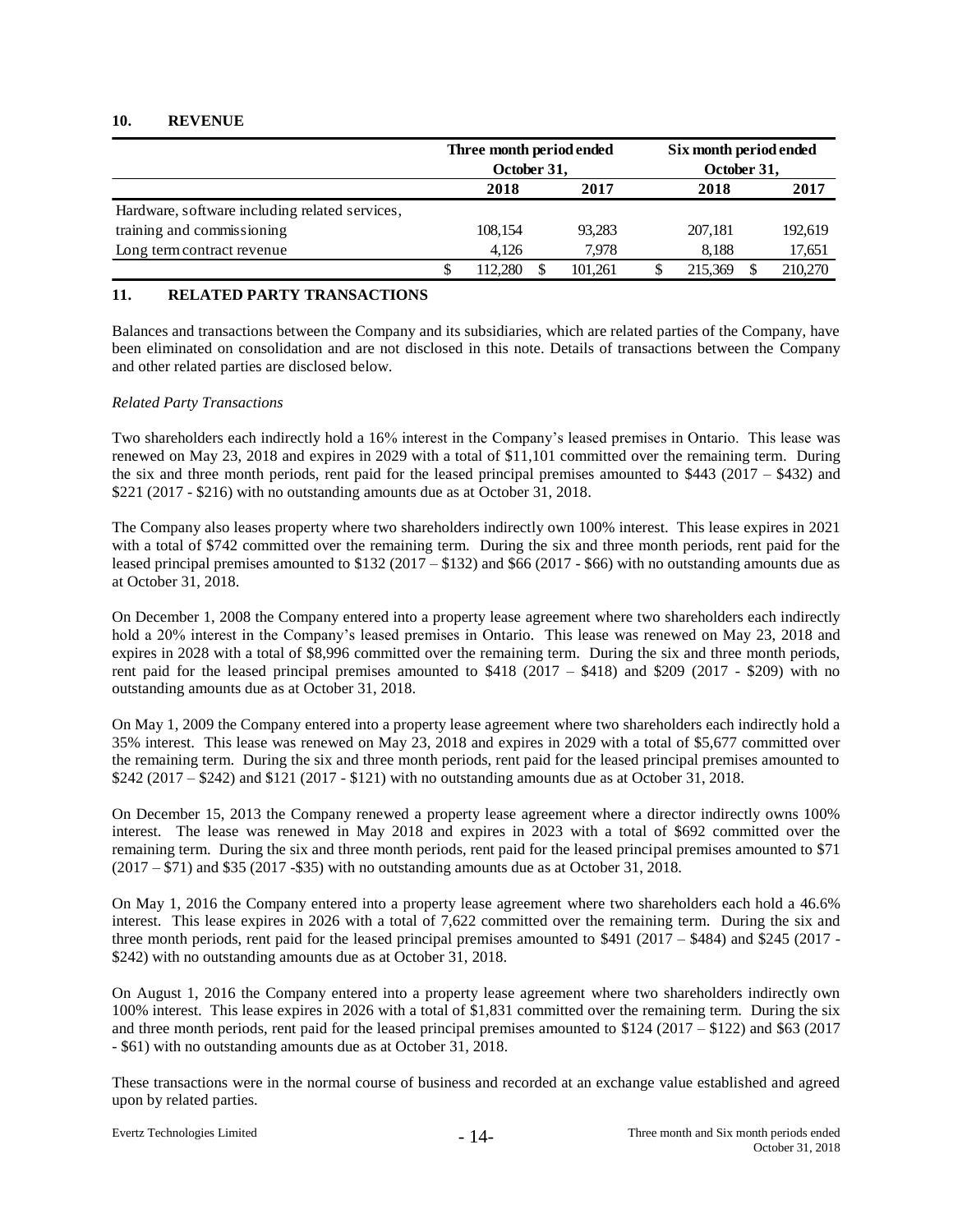## **12. EARNINGS PER SHARE**

|                                            | Three month period ended<br>October 31, |              | Six month period ended<br>October 31, |            |  |
|--------------------------------------------|-----------------------------------------|--------------|---------------------------------------|------------|--|
|                                            | 2018                                    | 2017         | 2018                                  | 2017       |  |
| Weighted average common shares outstanding | 76,506,398                              | 76, 132, 235 | 76,497,637                            | 76,018,084 |  |
| Dilutive effect of stock options           | 10.834                                  | 181.206      | 19.124                                | 152,561    |  |
| Diluted weighted average common shares     |                                         |              |                                       |            |  |
| outstanding                                | 76,517,232                              | 76,313,441   | 76,516,761                            | 76,170,645 |  |

The weighted average number of diluted common shares excludes 1,819,000 options because they were anti-dilutive during the period  $(2017 - 40,000)$ .

## **13. EXPLANATION OF ADOPTION OF IFRS 15, REVENUE FROM CONTRACTS WITH CUSTOMERS AND IFRS 9, FINANCIAL INSTRUMENTS**

### *Revenue*

IFRS 15, *Revenue from contracts with customers* ("IFRS 15") was issued by the IASB in May 2014 to replace IAS 11, *Construction Contracts* and IAS 18, *Revenue* and other interpretive guidance associated with revenue recognition. IFRS 15 provides a single, principles-based five-step model to be applied to all contracts with customers to determine how and when to recognize revenue. The five-step recognition model used to apply the standard includes; 1) identify the contract(s) with the customer; 2) identify the separate performance obligations in the contract; 3) determine the transaction price; 4) allocate the transaction price to separate performance obligations; and 5) recognize revenue when (or as) each performance obligation is satisfied. The Company has adopted IFRS 15, effective May 1, 2018, using the modified retrospective approach. Under this approach, the Company has recognized the cumulative effect of initially applying IFRS 15 as an adjustment to the opening balance of retained earnings as at May 1, 2018. Therefore, the comparative information has not been restated and continues to be reported under IAS 18 and IAS 11.

The details of the primary changes on adoption of IFRS 15 are set out below.

A. Software license arrangements:

Under the Company's previous revenue recognition policies, license revenue from term-based licenses was generally deferred and amortized on a ratable basis over the license term. Under IFRS 15, the Company has deemed certain licenses to be generally distinct from other performance obligations. Revenue allocated to the distinct license is recognized at the time that both the right-to-use the software has commenced for the term and the software has been made available to the customer. As a result of the change, the Company recognized a \$95 decrease in deferred revenue and a corresponding increase to retained earnings within shareholders equity effective May 1, 2018. The change did not have a significant impact on the three or six month periods ending October 31, 2018.

B. Contract assets and costs to obtain a contract:

Under IFRS 15, certain incremental contract acquisition costs, such as sales commissions paid to employees or third parties, are to be recognized as an asset and amortized into operating expenses over time. The expense is recognized on a systematic basis that is consistent with the Company's transfer of the related goods or services to the customers. Under the Company's previous accounting policies, such costs were expensed as incurred. As a result of the change, the Company recognized a \$262 increase in contract assets and a corresponding increase to trade and other payables, effective May 1, 2018. The inclusion of sales commissions within the definition of contract costs did not have a significant impact on the three or six month periods ending October 31, 2018.

For comparative purposes, as at April 30, 2018 contract assets of \$21,830 previously classified in trade and other receivables have been reclassified to contract assets.